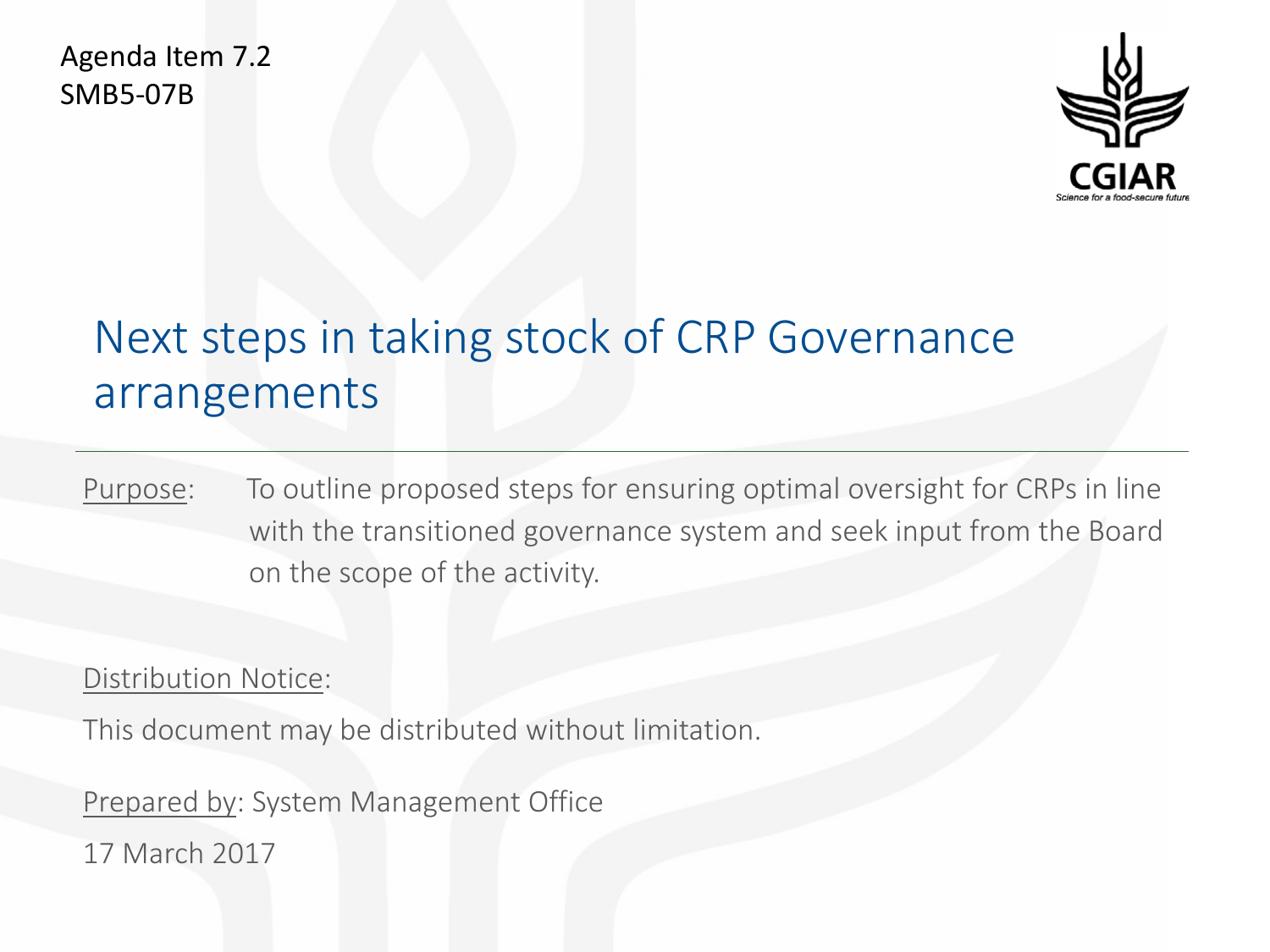#### **Contents**



- 1. Background and Introduction
	- a. SMB December 2016 Agreed Actions
	- b. Recap from the General Assembly discussions
- 2. Proposed steps for 2017
- 3. Actions requested at SMB5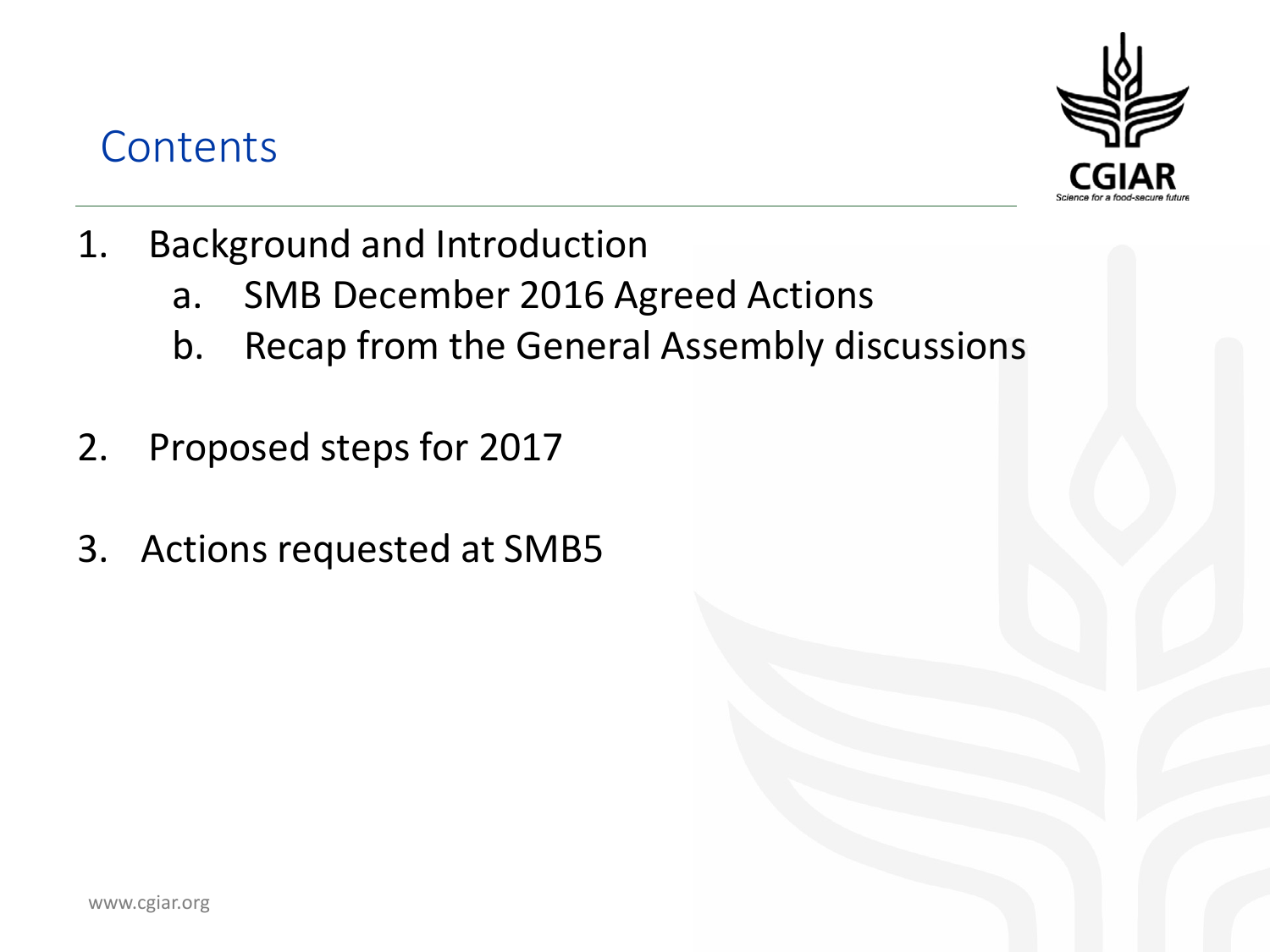

# 1a. SMB December 2016 Agreed Actions

• SMB/M4/AP9: Independent Steering Committees in the new governance structure

**During 2017**: The Board agreed that during the course of 2017, the Board work plan include a **substantive conversation on the role of the Independent Steering Committees in the context of the revised governance arrangements**, particularly in light of substantially altered responsibilities for the System Council, System Management Board and Centers respectively in terms of decision making and accountabilities, potentially being tied to the risk management framework discussions.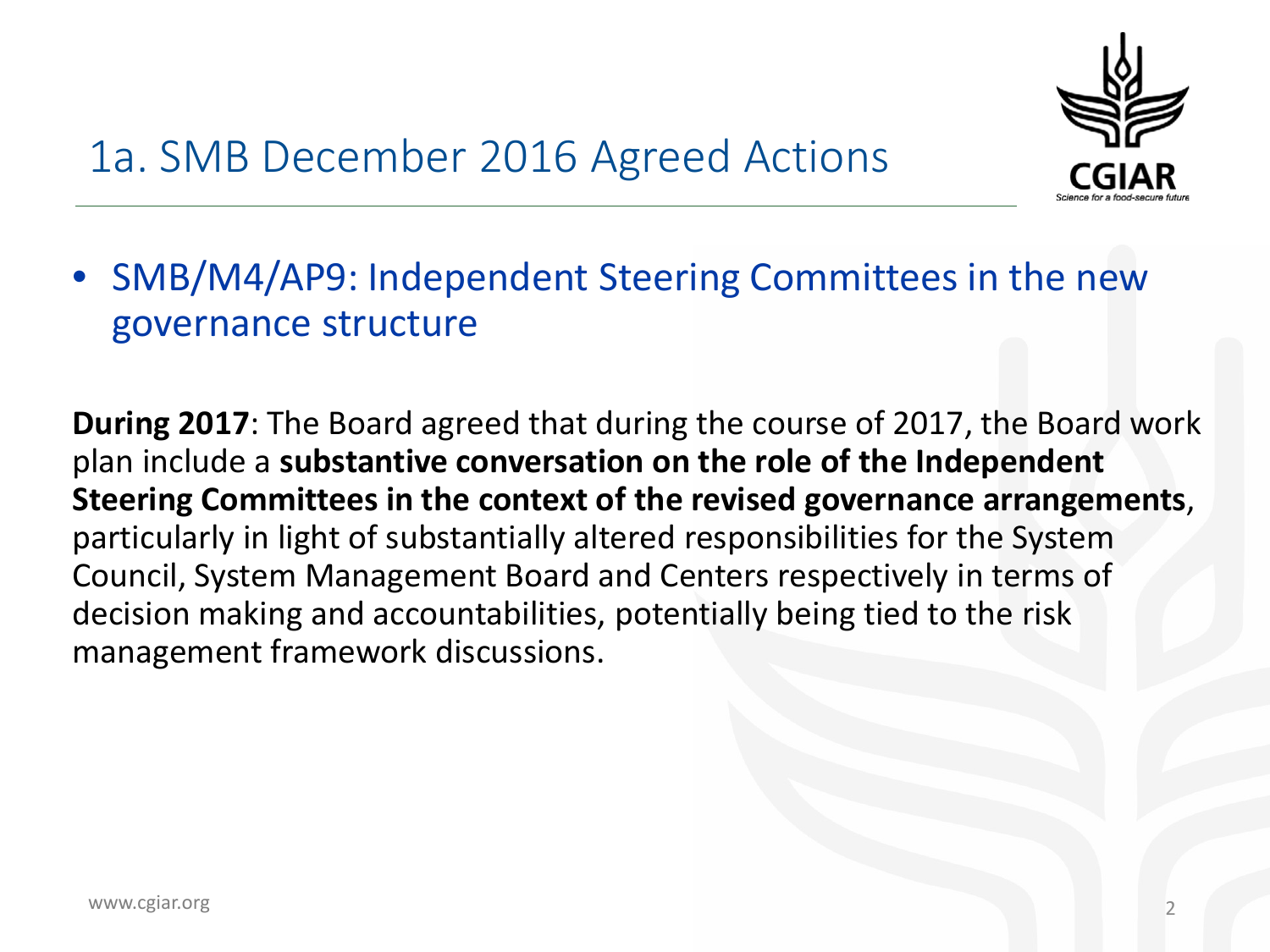

## 1b. Recap from the General Assembly

From the Inaugural General Assembly, Session 5: Ideas Sharing Space, captured in 14. b of the Co-Chairs' Summary:

- "*The need for the governance arrangements of the CGIAR Research Programs to be brought into line with the July 2016 governance reforms.*
- *Meeting participants noted that whilst the roles and functions of the SMB, System Management Office and System Council were now more clearly defined, there was considerable confusion, and thus operational risk, in terms of the multiple views across the System on where oversight responsibilities rested in respect of the CRPs.*
- *Taking note that the SMB's 2017 work plan will include a review of CRP governance arrangements, meeting participants emphasized the need for that review to also consider the ongoing role of Independent Steering Committees, to better reflect the advisory nature of those groups, and the fiduciary responsibilities carried by the Lead Center.*"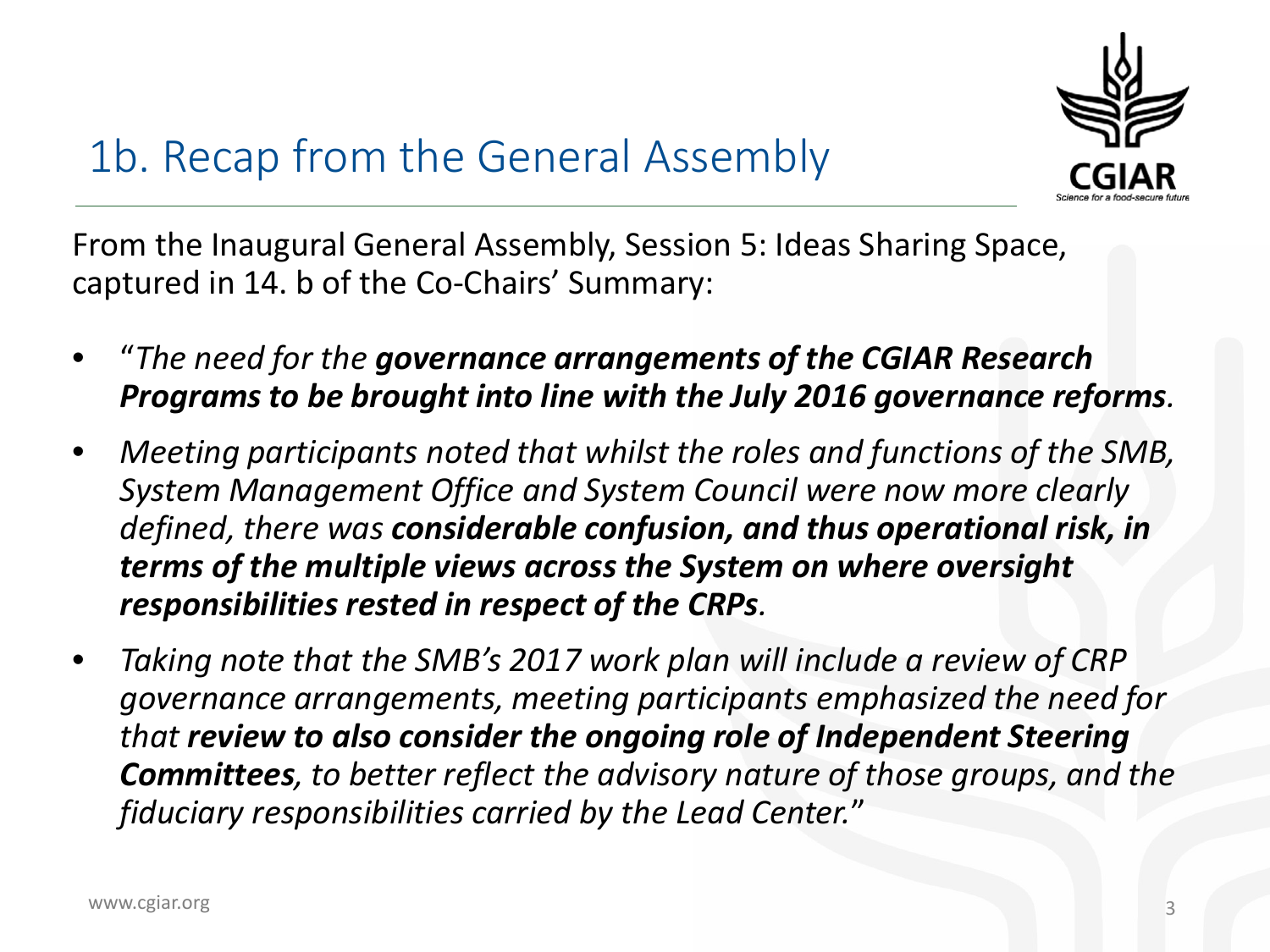#### 2. Proposed steps for taking stock of CRP governance arrangements